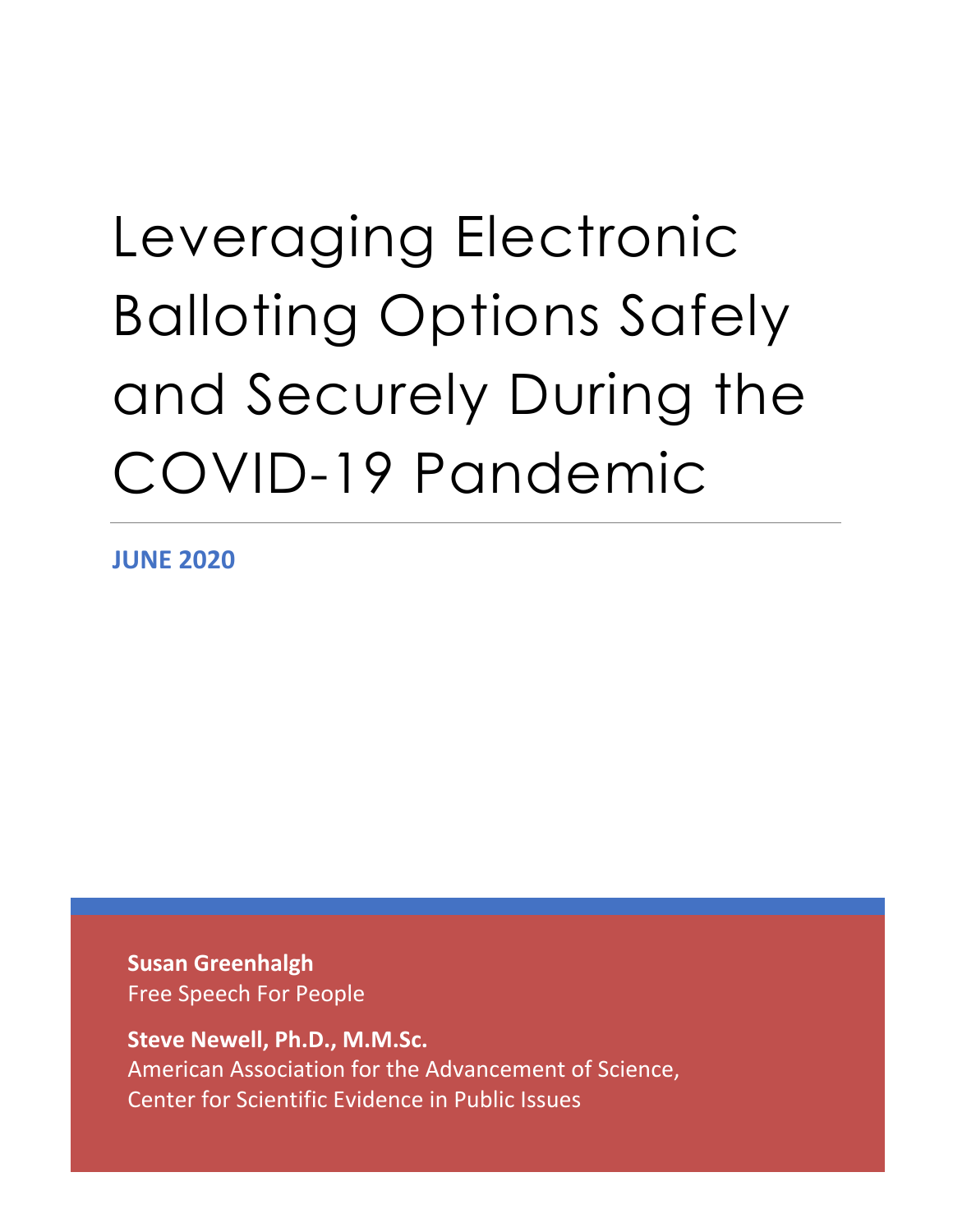# **INTRODUCTION**

As States grapple with the difficult task of holding elections during the novel coronavirus pandemic, election administrators are exploring and implementing technology to enhance capacity to deliver blank ballots electronically. The expansion of vote by mail in many states necessitates a remote accessible ballot marking option for voters with disabilities. This paper examines these procedures and available technologies, and offers specific recommendations to limit the security and privacy risks introduced with electronic blank ballot delivery and remote electronic ballot marking.

The most secure option for remote voting is to mail pre-printed paper ballots to voters, as is traditionally done for mail-in ballots. This allows ballots to be hand-marked and to be mailed back or dropped off in a condition suitable for immediate scanning, eliminating the need to remake the ballot. Jurisdictions should make every effort to ramp up their capability to bulk mail paper ballots to all voters, or to as many as allowed by law.

In jurisdictions unable to procure sufficient pre-printed ballots, officials should explore options for providing blank ballots through the Internet. Most voters would then print the blank ballot on their own printers, mark their choices with a pen, and mail it back. Voters who can mark a ballot privately and independently by hand should be advised not to mark the ballot electronically before printing, even if that capability is available in the software they are using. Electronically delivered ballots pose a higher risk of unauthorized duplication, warranting authentication of the voter's identity and eligibility.

Only voters with a disability impacting their ability to mark a ballot by hand should have access to remote electronic ballot marking systems. The most secure systems for remote accessible ballot marking confine vote selection data to the voter's devices, are not connected to the Internet when selections are made, and remove vote choices from all memory upon closing. See detailed recommendations on page 6.

# **1. Remote Accessible Ballot Marking**

#### **Providing Remote Accessible Ballot Marking that Protects Privacy and Security**

As states expand vote by mail in response to the novel coronavirus pandemic, it is imperative that they provide voters that may be unable or uncomfortable hand-marking a paper ballot an option for secure, private and accessible marking of a ballot for printing and mailing. States are facing legal challenges from disability rights organizations demanding a remote accessible option. Remote ballot marking should conform to security and privacy best practices that do not transmit vote choices or voted ballots over the internet.

There is broad scientific consensus that voted ballots transmitted over the internet are not secure. A 2018 consensus study report on election security by the National Academies of Science, Engineering, and Medicine (NASEM) stated that "no known technology guarantees the secrecy, security, and verifiability of a marked ballot transmitted over the Internet." Recently,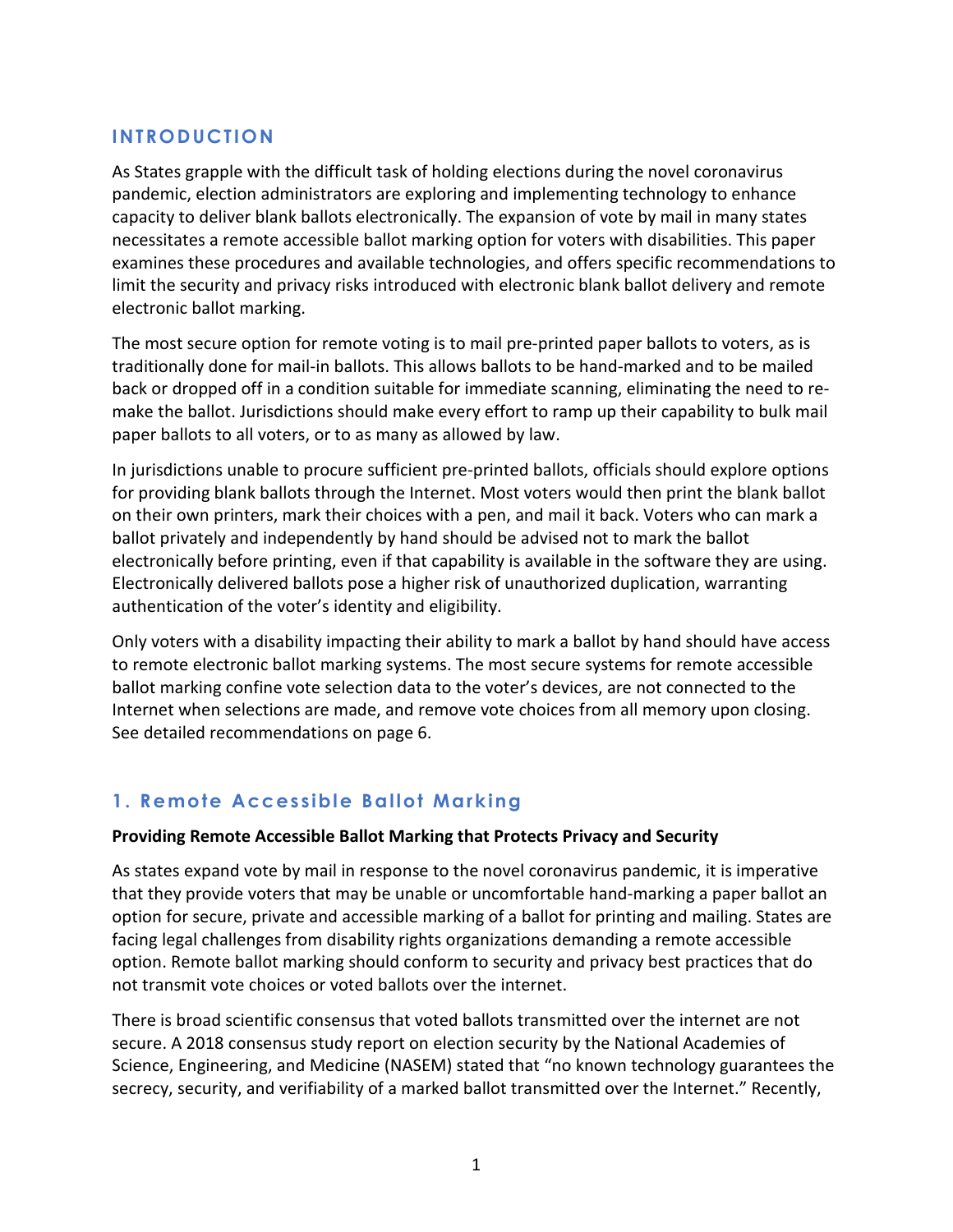[the Department of Homeland Security, FBI and other federal agencies distributed a threat](https://www.theguardian.com/us-news/2020/may/08/us-government-internet-voting-department-of-homeland-security)  [assessment](https://www.theguardian.com/us-news/2020/may/08/us-government-internet-voting-department-of-homeland-security) that strongly warns that ballots returned over the internet are at high risk of compromise and manipulation.

#### **Selecting a Remote Accessible Ballot Marking System that Protects Voters' Privacy and Security**

A number of available systems allow the voter to receive a blank ballot electronically, mark it on their computer and print it for mailing or drop off without transmitting the voted ballot to the election office. However, these remote accessible ballot marking systems can be designed in two different ways that have significantly different security and privacy profiles.

More secure, *offline* systems are designed so that once the ballot is accessed on the voter's computer, the ballot and vote selection data reside on the voter's computer during the entire marking, ballot rendering and printing process. Systems of this design allow voters to access and mark a ballot on their own computers with assistive technology without exposing the voter or the ballot to unnecessary online privacy and cyber security risks. These systems are designed to conduct the marking process offline while providing full ballot accessibility. There are several commercially available systems which meet this design standard.

Less secure, *online* systems access the ballot information on a remote server run by the vendor or state or county and maintains an active internet connection during the entire marking process. As the voter makes selections, those selections are transmitted over the internet and recorded on the remote server. When the voter has completed the ballot marking process, the remote server then renders the ballot to a printable PDF form and that PDF is sent over the Internet back to the voter's computer for printing and mailing or drop off.

Maryland's ballot distribution system (also adopted in New Mexico) and many of the commercially available options operate as less secure, online systems and routinely transmit voters' choices back and forth via the Internet as the ballot is marked and formatted for printing by the voter. In some systems the vote choices are stored as the voters marks their ballots in a file that also contains the voter's identity, enabling a wholesale voter privacy violation by the state and any other actors who gain access to the system*.*

The National Institute of Standards and Technology (NIST) [researched](https://www.nist.gov/itl/draft-nistir-7711-security-best-practices-electronic-transmission-uocava-election-materials) this topic and advised that online remote ballot marking systems are vulnerable to online cyberattacks and privacy violations. NIST further recommends that all remote ballot marking should run solely on the voter's computer, offline.

"*To protect ballot secrecy, the printable ballot should be constructed using software that runs solely on voters' computers. At no point should the ballot marking application transmit voter selections to the Web-server." –* NIST IR 7711

The Center for Civic Design (CCD) made a similar recommendation in its report ["Principles and](https://civicdesign.org/wp-content/uploads/2015/09/Principles-for-remote-ballot-marking-systems-16-0210.pdf)  [Guidelines for Remote Accessible Ballot Marking"](https://civicdesign.org/wp-content/uploads/2015/09/Principles-for-remote-ballot-marking-systems-16-0210.pdf) because transmission of the vote selections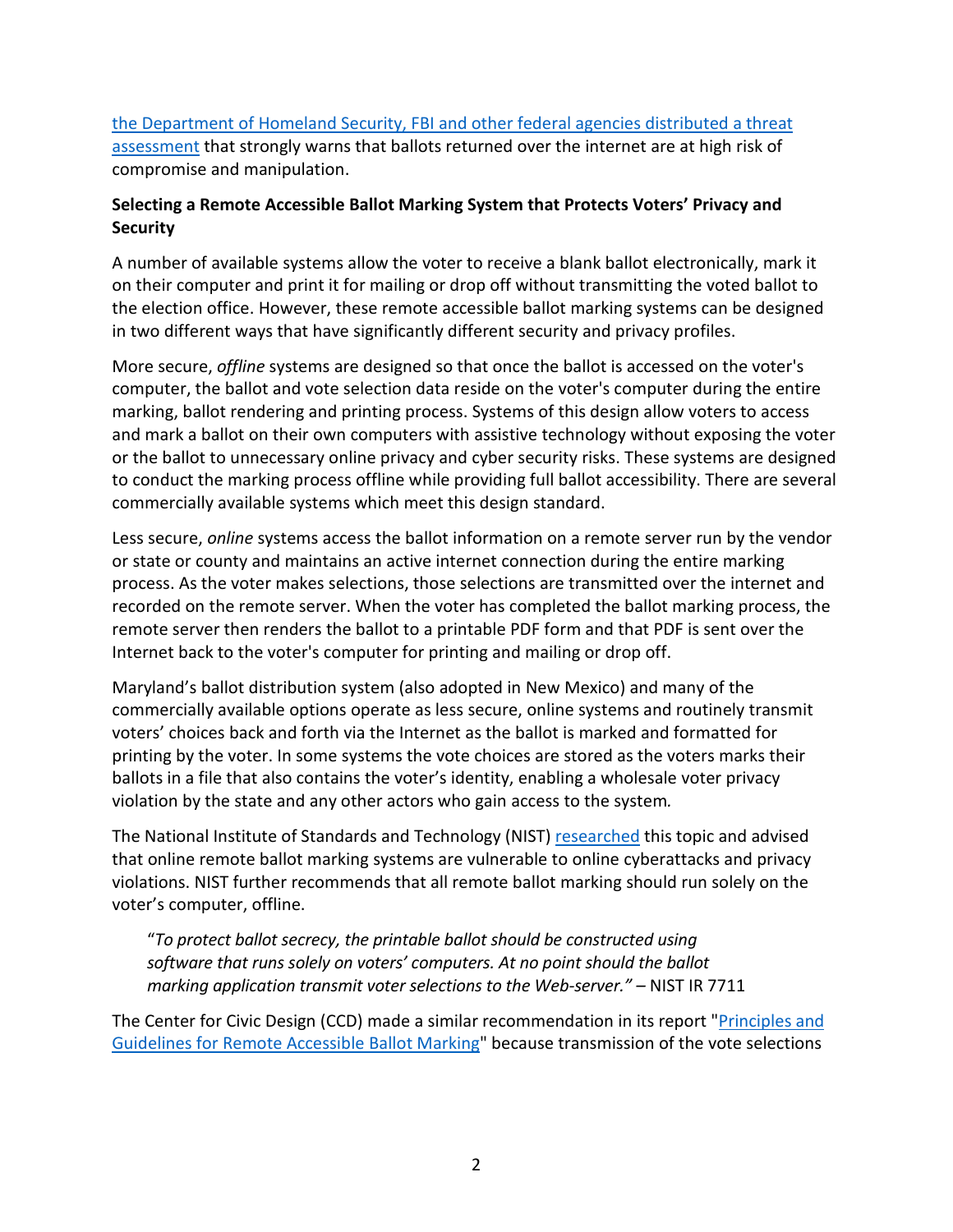over the Internet during the remote marking process, even if the voter prints the ballot and mails it in, will expose the ballot to significant privacy and security threats.

*"The system should not transmit vote choices to a remote server in order to mark and print ballot. To safeguard privacy and security, any communication function should be disconnected or disabled while marking the ballot. This applies to functions of the system." –* Principles and Guidelines for Remote Accessible Ballot Marking.

Dr. Juan Gilbert, a noted computer science professor who has studied voting system accessibility and security, reiterated the importance of ensuring remote accessible ballot marking be done offline at the May 6, 2020 [U.S Election Assistance](https://us02web.zoom.us/rec/play/uJIsIu2t_zM3SICcsASDBfJ_W47vLf2shCYX_KUJmE60UiZWNQD3MrYWZeWiE7RxmpQBOKeryyTXeY27)  [Commission hearing.](https://us02web.zoom.us/rec/play/uJIsIu2t_zM3SICcsASDBfJ_W47vLf2shCYX_KUJmE60UiZWNQD3MrYWZeWiE7RxmpQBOKeryyTXeY27) [1](#page-3-0)

It is a misconception that remote accessible ballot marking must be conducted *online* with an active connection to the Internet. Online systems that transmit the choices over the internet needlessly expose the voted ballot to security and privacy attacks. Voters with disabilities should not have to settle for insecure voting methods when more secure alternatives are available.

We urge all states to adopt an *offline* accessible remote ballot marking system to ensure all voters who require an accessible remote ballot marking system to vote can cast absentee ballots privately and independently.

#### **Maximizing Security when Using Remote Accessible Ballot Marking Systems**

#### *Protecting remotely marked ballots from cyber security*

*threats to the integrity of ballot:* If the voter's device is infected with malware, or the marking or printing application is simply buggy, it may record false votes on the printed ballot. Just as with a precinct-based ballot marking device (BMD) this leaves the voter with the task of carefully verifying that the printed ballot correctly reflects his or her intentions. Election officials should provide clear guidance to voters with disabilities that it is critical to perform this verification step.

## **California Bans Accessible Marking on Remote Servers**

When California was transitioning to mostly voteby-mail, the State recognized the necessity of providing a remote accessible ballot marking option. Mindful of the security and privacy risks associated with systems that transmit vote choices to a remote server, the legislature passed AB1929 in 2012 prohibiting remote ballot marking systems that transmit vote selections to remote server. California has certified three systems which meet this requirement: Democracy Live Secure Select 1.2.2, Five Cedars Group Alternate Format Ballot (AFB) v5.2.1 and Dominion ImageCast Remote 5.2.

<span id="page-3-0"></span><sup>1</sup> *Available at:* 

*[https://us02web.zoom.us/rec/play/uJIsIu2t\\_zM3SICcsASDBfJ\\_W47vLf2shCYX\\_KUJmE60UiZWNQD3MrYWZeWiE7RxmpQBOKery](https://us02web.zoom.us/rec/play/uJIsIu2t_zM3SICcsASDBfJ_W47vLf2shCYX_KUJmE60UiZWNQD3MrYWZeWiE7RxmpQBOKeryyTXeY27) [yTXeY27](https://us02web.zoom.us/rec/play/uJIsIu2t_zM3SICcsASDBfJ_W47vLf2shCYX_KUJmE60UiZWNQD3MrYWZeWiE7RxmpQBOKeryyTXeY27) at 1:28:30*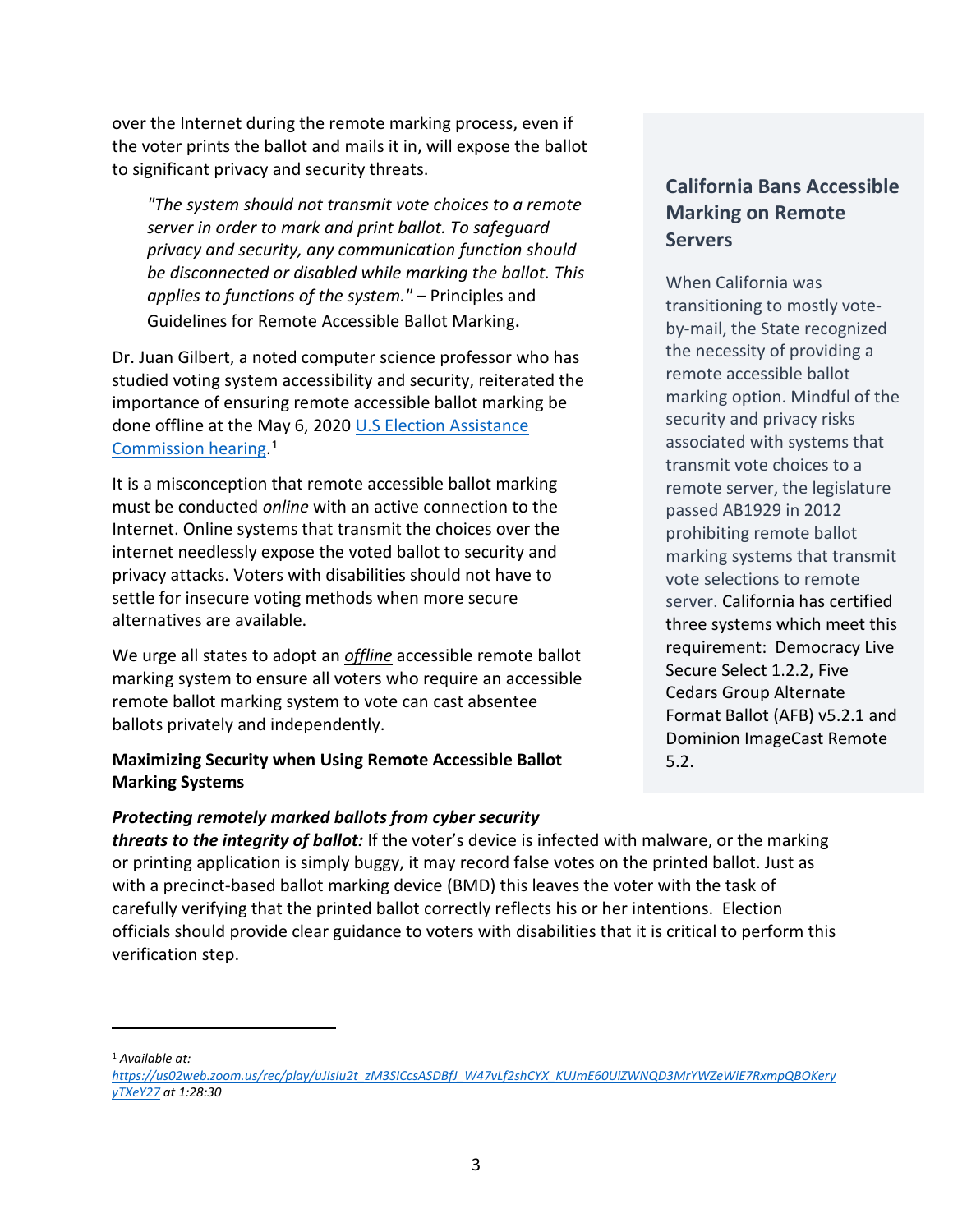*Protecting the secrecy of ballots marked remotely***:** If the voter enters their vote choices into their computer or mobile device, the secrecy of the votes is at risk even if the system marks votes offline. Copies of the votes will still remain in the clear in the device's RAM and virtual memory unless the application has been carefully designed to zero that data before the application is closed. Images of the voted ballot will also remain as invisible temporary files in the device's file system and in the file system and memory of the printer or print server, at least until they are overwritten or intentionally deleted by the application, meaning the votes are available to any skilled person for a substantial time after voting is complete. We urge states and election officials not purchase or certify client applications unless they are verified to perform this deletion step when the application is closed.

*Avoiding networked or public device for marking ballots:* Data sent to a networked printer is generally transmitted in the clear, so any other computer on the same network can monitor the network traffic and make a copy of the voted ballot being printed, compromising vote secrecy.

A voter who uses a business-, institutional- or employer-owned device or network or printer may have no right of privacy. All three may be freely monitored without the voter's knowledge or consent. Voters who must input their votes electronically should use their own personal devices, networks, and printers if possible, unless the voter is concerned about privacy in their home environment.

*Barcodes and QR codes:* The need for voter verification of machine-marked ballots is critical. Some marking systems record vote selections in human-readable text and in a barcode enabling the ballot to be scanned for remaking or counting. The use of a barcode introduces additional layer of digital vote data which could be incorrectly recorded but cannot be verified or corrected by the voter. States and localities are discouraged from enabling the barcode feature and encouraged to count or remake ballots from the human-readable text selections. Since barcodes and QR codes will not be printed on hand-marked ballots, leaving them off of machine-marked ballots has the positive advantage of making them harder to distinguish from the hand-marked ballots. If they choose to use the barcode feature, election administrators are encouraged to instruct poll workers remaking the ballots to carefully check each ballot to ensure the remade ballot matches the human-readable selections on the original ballot. The original ballot should be retained and used in audits and recounts.

# **2. Minimizing Risks with Online Blank Ballot Delivery**

Online transmission of *blank* ballots does not have the same risk profile as the electronic transmission of *voted* ballots but there are several risk factors that warrant strict limitations of online blank ballot delivery wherever possible.

*Threats to the integrity and security of blank ballots delivered online:* Transmitting a blank ballot to a voter for printing and hand-marking raises a number of standard cybersecurity concerns because the ballot server must be online, exposing it to online attackers that could corrupt the ballot files sent to the voters. Offering unlimited or large-scale online ballot delivery will make electronically delivered ballots an attractive hacking target. Contests and/or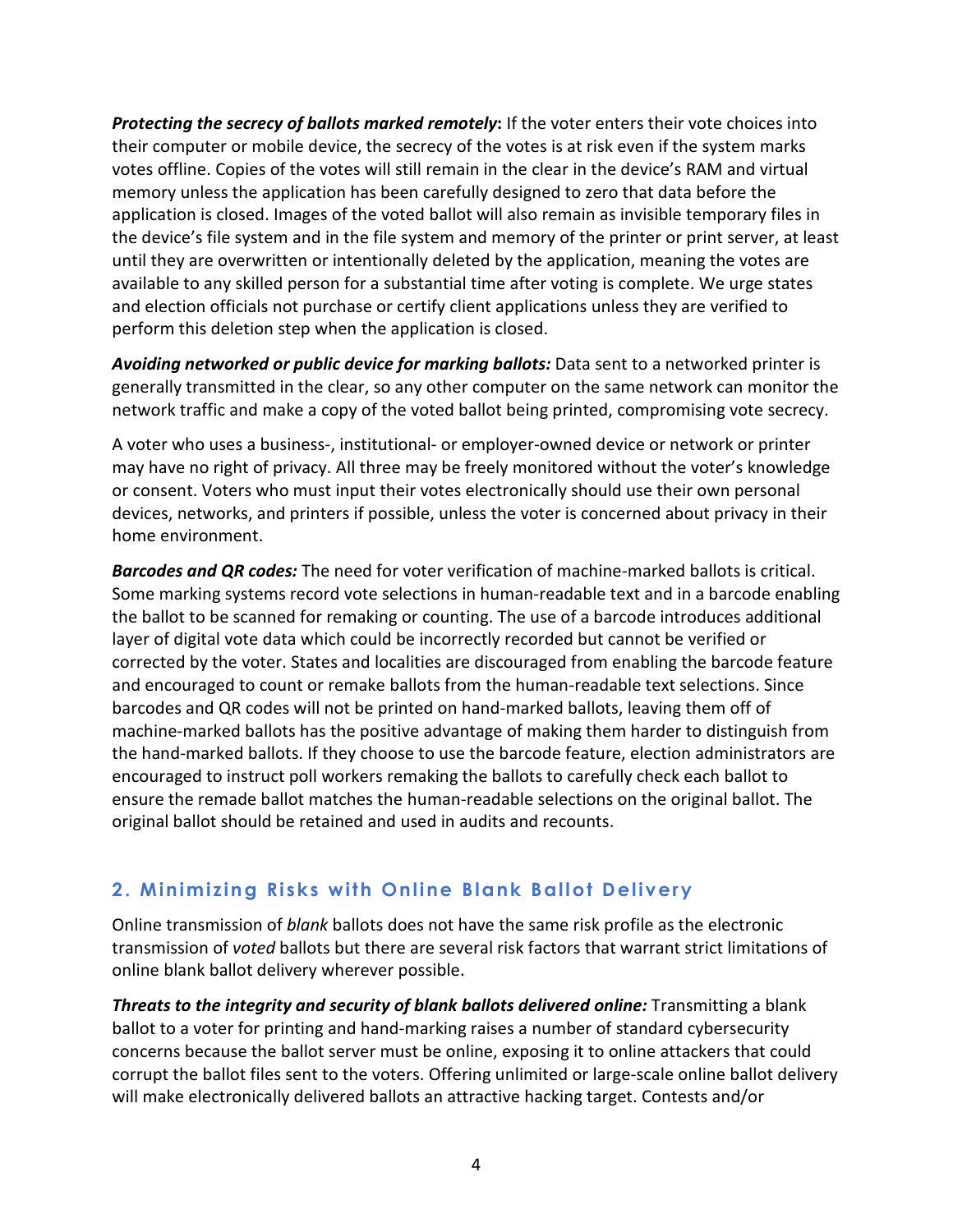candidates could be deleted, rearranged, or altered by a motivated hacker to corrupt an election contest. Some voters might notice that they did not receive the correct contests or candidates on their ballots, but there remains a serious risk that voters will not notice it. Even if a voter does notice an error, it may be difficult to alert election officials in a timely way so that the error can be discovered and corrected for all affected voters.

#### *Online blank ballot delivery may provide opportunities to cast fraudulent ballots:* By

impersonating legitimate voters, online blank ballot delivery may be exploited by criminals or hackers anywhere in the world. Attackers could also intercept emails sent to voters that requested blank ballots and vote their absentee ballots. Verification of voters' signatures on submitted ballots (which has shortcomings) may be the only barrier to fraud, and not every state requires verification of the voters' signatures. Though some states require digital personal identifying information (partial social security number, date of birth, driver's license number, etc.) as credentials to request an absentee ballot, that information is typically easily available for tens of millions of voters due to previous mass breaches of online databases, potentially allowing an attacker to impersonate voters and successfully request and cast fraudulent absentee ballots if there is no signature check on the mailed-in ballot envelope.

The U.S. Senate Intelligence Committee Report on Foreign Interference warned of ongoing collection of information routinely used to validate a voter's absentee ballot request including voters' email addresses by Russian agents.<sup>[2](#page-5-0)</sup> Bad actors can use voters' credentials to:

- Register eligible citizens that are not registered to vote, and then download and vote their absentee ballots.
- Request absentee ballots on behalf of registered voters and ask the ballot be delivered to an email address owned by the attacker.
- Print multiple copies of a ballot in order to cast fraudulent ballots. (This attack could be defeated by requiring signature verification for the submitted ballot but this practice is not universal. For example, Maryland has adopted online ballot delivery, but validates voters only at the ballot request stage. There is no voter authentication step when the ballot is received and counted.)

Many of these attacks could be partly or wholly, automated, making the attacks easier to scale and much more dangerous.

*Remaking of ballots printed by voters burdens election workers, introduces opportunities for error or fraud and may increase the health risks to election workers:* Many ballot scanners cannot read ballots printed from voters' home printers because the paper weight and size is incompatible, so the voter's selections must be laboriously hand-copied onto traditional paper ballot stock that can be read by a scanner. This is a time and resource-consuming process that may create a health risk for election workers who are typically directed to sit in pairs in order to prevent manipulation or fraud. Without transparent oversight and strict security protocols, this process introduces opportunities for error or tampering.

<span id="page-5-0"></span><sup>&</sup>lt;sup>2</sup> Excerpts from an alleged leaked NSA document indicate that the hackers might have been exploring vulnerabilities associated with online delivery of absentee ballots. The top of the leaked document says: "*Russia/Cybersecurity: Main Intelligence Directorate Cyber Actors...Research Absentee Ballot email addresses."*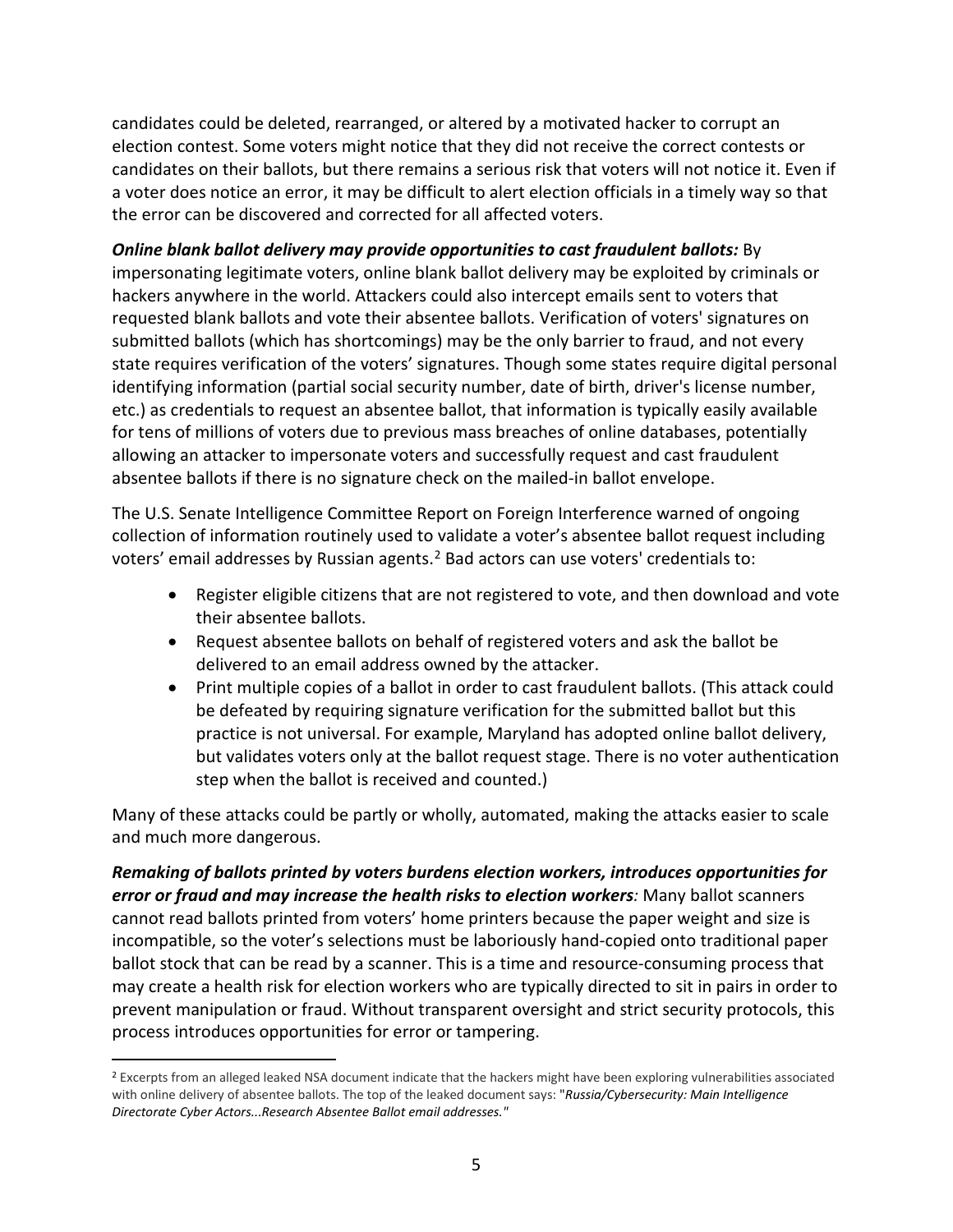When remaking ballots, jurisdictions should be advised to retain the original ballots and use them (rather than the remade ballots) for audits and recounts.

The best way to mitigate these risks is to minimize the reliance on the online delivery of blank ballots as much as possible by maximizing the ability to provide pre-printed paper absentee ballots to voters.

## **Recommendations** :

- Only adopt and certify remote accessible ballot marking systems that confine vote selection data to the voter's devices and remove vote choices from all memory upon closing.
- Place limits on electronic ballot delivery, provide only to those who cannot be mailed a pre-printed blank ballot, who are required to have electronic delivery available by law, or who have disabilities that impact the voter's ability to hand-mark a ballot.
- Make *printing the blank ballot* the default action of any ballot download application, and encourage all voters who are able to do so to fill out the printed blank ballot with a pen before mailing.
- Advise voters who must input their votes electronically to use their own personal devices, networks, and printers, if possible, rather than an employer's or institution's infrastructure, unless they are concerned about privacy at home.
- Recommend clearly that no voter should ever enter enter choices into any device while it is connected to the Internet.
- Instruct voters who do mark their ballots with a computer or device application to carefully verify that their vote choices were recorded correctly.
- Disable the barcode feature on accessible ballot marking systems and remake ballots directly from the voters' selections.
- Retain the original ballots and use the human readable portion (rather than the remade ballots, barcodes, or QR codes) for audits and recounts.
- Consider electronically delivered ballots to be at higher risk of unauthorized duplication, warranting authentication of the voter's identity and eligibility.